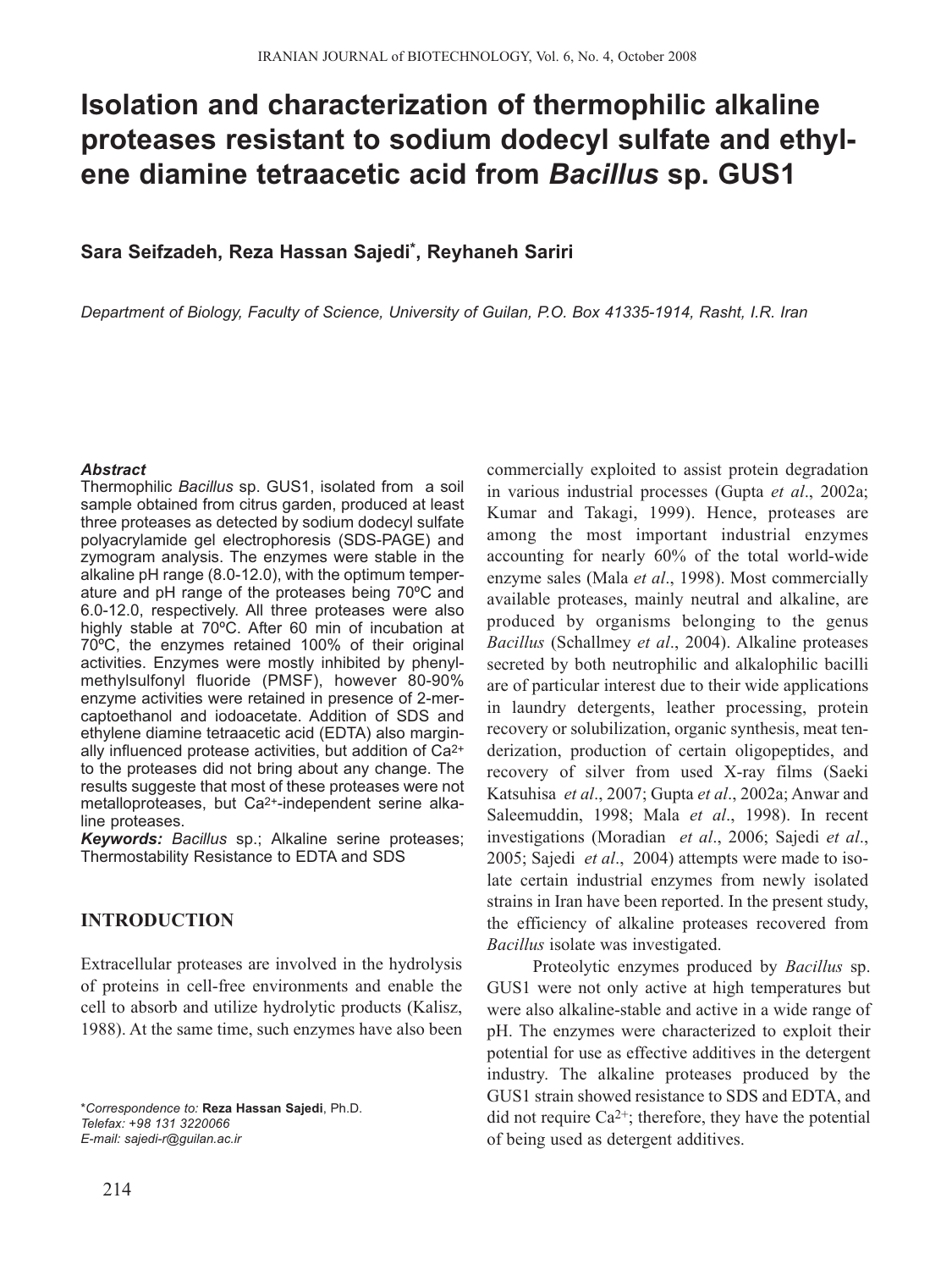## **MATERIALS AND METHODS**

**Isolation and identification of microorganisms:** Soil was collected from a citrus garden in Fasa, Fars province of Iran. Ten grams of air-dried soil sample was added to 90 ml of sterile water in an Erlenmeyer flask. The flask was then heated in a water bath for 10 min at 80ºC while the contents were agitated. Subsequently, 1 ml of the suspension was added to 9 ml of sterile distilled water and a serial dilution (10-1- 10-8) was prepared. One ml of each dilution was added and distributed onto skim milk agar plates containing peptone (0.1% w/v), NaCl (0.5% w/v), agar (2.0% w/v), and skim milk  $(10\% \text{ w/v})$  and the pH was adjusted to 8.0. Plates were incubated at 50ºC for 24-72 h, different colony types were chosen and purified. The isolates were then screened by the skim milk protein hydrolysis test. Hydrolysis was recorded when clear zones appeared around the colonies. The promising strains were further examined for morphological, physiological and biochemical characteristics with reference to Bergey's Manual of Systematic Bacteriology (Sneath, 1986) and the Color Atlas of *Bacillus* species (Pany *et al*., 1983).

**PCR amplification and 16S rDNA sequencing:** Genomic DNA was extracted and purified according to Sambrook and Russell (2001) and its purity was spectrophotometrically assessed by the A260/A280 ratio. The universal 16S rDNA primers; forward (5´- AGTTTGATCCTGGCTCAG-3´) and reverse (5´- GGC/T TACCTTGTTACGACTT-3´) were used for amplification of the 16S rDNA gene (Desantis *et al*., 2003; Weisburg *et al*., 1991). Amplification of DNA was carried out with a DNA thermal cycler (Applied Biosystem, UK) under the following conditions: initial denaturation at 94ºC for 5 min; 30 cycles of denaturation at 94ºC for 45 sec, annealing at 48ºC for 45 sec, extension at 72ºC for 90 sec, and a final extension at 72ºC for 5 min. The amplified PCR product was analyzed on an agarose gel, purified and sequenced on both strands directly by SEQ-LAB (Germany) according to the super long run (>800 bases).

**Nucleotide sequence accession number:** The nucleotide sequence data were submitted to GenBank at NCBI, (http://www.ncbi.nlm.nih.gov/) under the accession number EU183349.

**Culture conditions and partial purification of protease:** Two media were studied for alkaline protease production. The first containing glucose 0.5%, Peptone  $0.75\%$ , MgSO<sub>4</sub>,7H<sub>2</sub>O  $0.5\%$ , KH<sub>2</sub>PO<sub>4</sub>  $0.5\%$ and  $FeSO<sub>4</sub>, 7H<sub>2</sub>O$  0.01% (w/v) and the second containing citric acid 1%, NaNO<sub>3</sub> 1%, MgSO<sub>4</sub>.7H<sub>2</sub>O 0.03%,  $K_2HPO_4$  0.5%, CaCl<sub>2</sub>.2H<sub>2</sub>O 0.02%, NaCl 0.5%, Na<sub>2</sub>CO<sub>3</sub> 1% (w/v). The pH of the two media was adjusted to 8. Incubation was carried out at 40ºC with agitation at 140 rpm and at different times ranging from 24-72 h. After 24-72 h, the media were centrifuged at 5000  $\times g$  for 20 min at 4<sup>o</sup>C. The cell-free supernatants were precipitated with 85% ammonium sulfate for 3 h at 4ºC and the pellets were dissolved in small quantities of 20 mM Tris-HCl buffer, pH 7.4 and then dialyzed for 6 h against the same buffer. The partially purified enzymes were used for further studies.

**Protease assay:** Protease activity was determined by the modified method of Kembhavi and Kulkami (1993). Supernatant (0.15 ml) was added to a tube containing 0.3 ml of  $1\%$  (w/v) casein (dissolved in 20 mM Tris-HCl buffer, pH 7.4) and incubated at 37ºC for 30 min. Subsequently,  $0.45$  ml of a  $10\%$  (w/v) trichloroacetic acid solution (final concentration of 5%  $(w/v)$ ) was added to stop the proteolysis. The mixture was incubated at room temperature for 1 h. After incubation the reaction mixture was centrifuged at  $12000 \times g$  for 5 min, and the absorbance of the supernatant was measured at 280 nm. One unit of protease is defined as the amount of enzyme that hydrolyses casein to produce equivalent absorbance to  $1 \mu$ mol of tyrosine/min with tyrosine as standard.

**Effect of pH on enzyme activity and stability:** The optimum pH of the protease was determined with 1% (w/v) casein (as substrate) dissolved in a mixed buffer containing citrate, phosphate, Tris-HCl, and glycine (50 mM each). The pH stability of the protease was established by incubating the enzyme in above mixed buffers of different pH values in the range of 8.0-12.0 for 5, 15, 30, 60 min at room temperature. Aliquots were withdrawn and proteolytic activity was determined at pH 8.0 and room temperature.

**Effect of temperature on enzyme activity and stability:** The activity of the enzyme was determined by incubating the reaction mixture at different temperatures ranging from 20 to 90ºC. The irreversible ther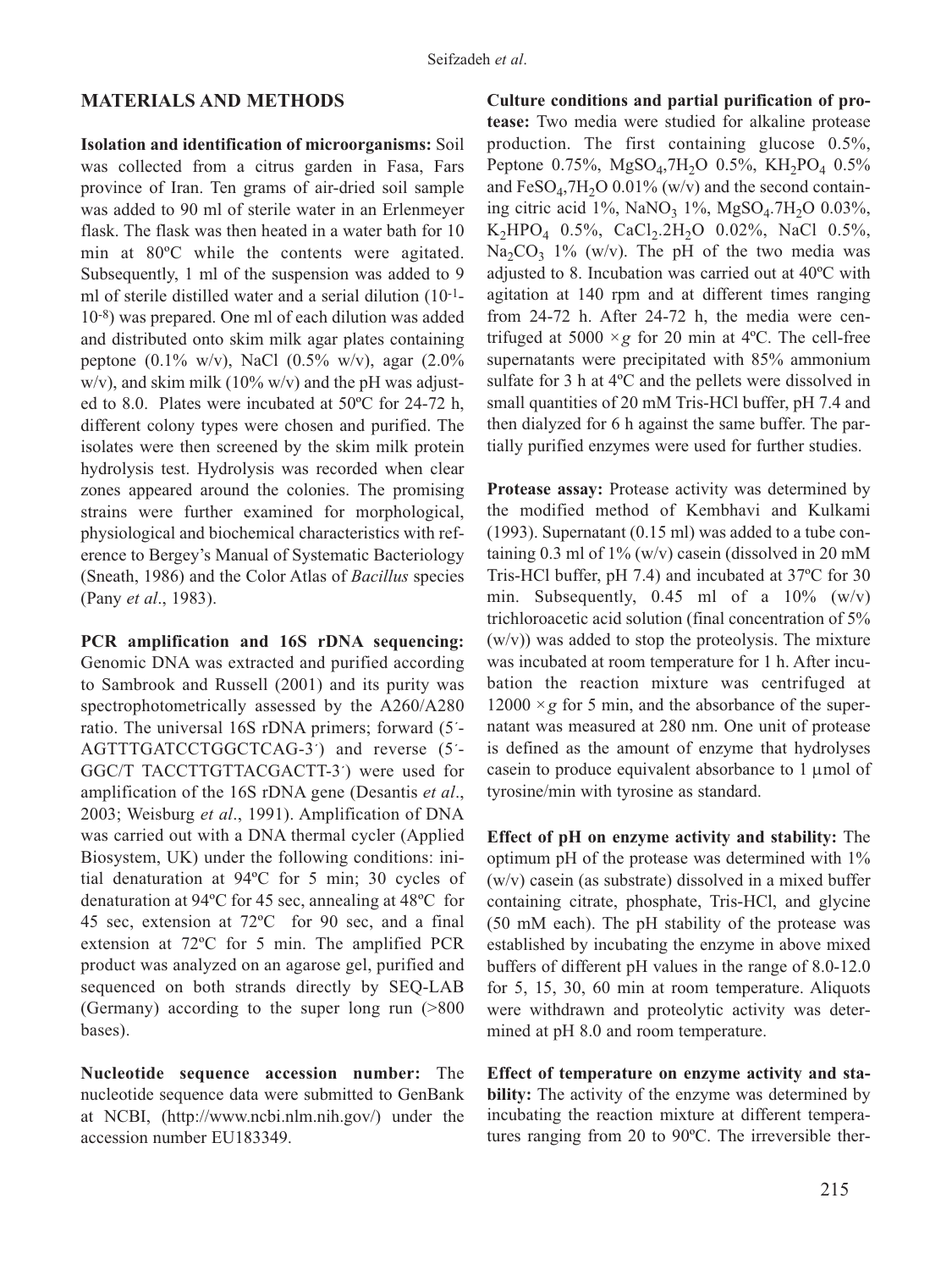moinactivation of each enzyme was examined by incubating the enzyme for different periods of time ranging from 0-60 min and then cooling on ice. Finally, the residual activity was determined under the abovementioned assay conditions.

**Effect of inhibitors, sodium dodecyl sulfate, and Ca2+:** The effects of various protease inhibitors such as the serine inhibitor (Phenylmethylsulfonyl fluoride [PMSF], cysteine inhibitors (iodoacetate, 2-mercaptoethanol),  $Ca^{2+}$  ion and a chelator of divalent cations (ethylene diamine tetraacetic acid [EDTA]) were investigated. After 30 min of preincubation of inhibitor with enzymes at room temperature, residual protease activity was measured by the standard assay method.

**Polyacrylamide gel electrophoresis (SDS-PAGE) and zymogram analysis:** SDS-PAGE was carried out using a  $12.5\%$  (w/v) running gel by the method of Laemmli (1970). For zymography, 0.5% (w/v) gelatin was co-polymerized with the running gel and samples were then loaded onto the gel without heating followed by electrophoresis with 100 V at 4ºC. Following electrophoresis, the gel was incubated in 2.5% (v/v) Triton X-100 (renaturing solution) for 30 min at room temperature with gentle agitation, then was decanted and replaced with developing buffer (50 mM Tris,  $0.2$  mM NaCl, and 5 mM CaCl<sub>2</sub>, pH 8.0). The gel was equilibrated for 30 min at room temperature with gentle agitation, then was decanted and replaced with developing buffer and incubated at 37ºC for at least 4 h. The gel was stained with Coomassie Brilliant Blue G-250 or R-250 (both at  $0.5\%$  (w/v)) for 30 min and finally destained.

### **RESULTS**

**Identification of bacteria and 16S rDNA Analysis:** All bacterial strains were spore forming, Gram-positive and rod shaped. They were screened for alkaline protease activities at 50ºC. From a large collection, 4 strains were selected for further experimental studies. Finally, the isolate GUS1 was selected as the most potent producer of alkaline proteases. It was catalasepositive and capable of using sodium citrate and sodium propionate as the sole carbon source. It was also able to grow in nutrient media containing salt at various concentrations (up to  $15\%$  (w/v)). The strain was able to grow at temperatures as high as 50ºC. The



**Figure 1.** PCR product of 16S rDNA gene on 1% agarose gel. Lane 1, DNA size marker; lane 2, PCR product.

combination of morphological, physiological, and biochemical data suggested that this strain belonged to the *Bacillus* species.

The PCR amplification and sequencing of the 16S rDNA gene of strain GUS1 was also carried out. The product of PCR amplification was approximately 1500 bp (Fig. 1). 16S rDNA sequence was edited to a total length of 668 bp. Multiple sequence alignments were carried out using 16S rDNA sequences of 15 type strains. 16S rDNA sequences from the *Bacillus* species were obtained from the NCBI (http:// www.ncbi.nlm.nih.gov/) and the hypervariable multiple sequence alignments were carried out with ClustalW version 1.82 (Goto *et al*., 2000). A phylogenetic tree was constructed by the neighbor-joining method (data not shown). Multiple alignments and the phylogenetic tree showed that the GUS1 strain was closely related to *Bacillus licheniformis*.

The GUS1 strain grew at fast rate and exhibited maximum production of extracellular proteases after 48 h of growth. It could also grow at 35-50ºC, but the best temperature for protease production was 40ºC (Fig. 2). Protease activity measurements from culture supernatants showed enzyme production increase by approximately 6-fold when using the first production medium (203 IU/ml) as compared to the second one (32 IU/ml). Hence, the first production medium was employed for subsequent experiments.

The zymogram analysis of partial purified crude extract by 85% ammonium sulfate indicated the pres-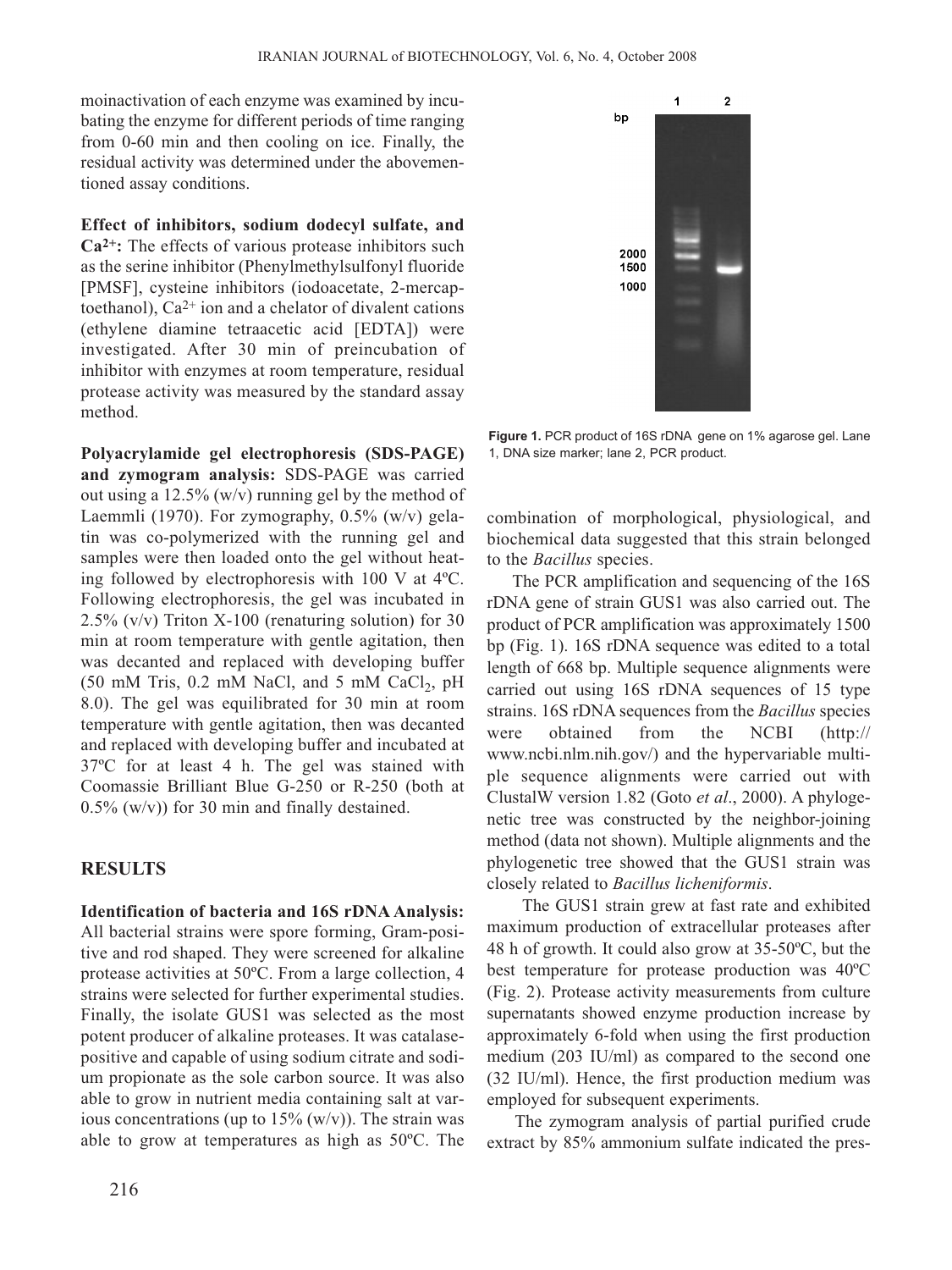

**Figure 2.** Effect of temperature on protease production. Incubation was carried out with agitation at 140 rpm and different temperatures for 48 h.

ence of at least three proteases. By staining the zymogram gel with Coomassei Brilliant Blue G-250, well resolved and clear marker bands appeared, hence the molecular weights of the proteases could be estimated by comparing the darkness of the bands (Fig. 3). The molecular weights of the proteases were approximately 30-47 kDa.

**Effect of pH and temperature on protease activity and stability:** The influence of temperature and pH on the activity of enzyme is shown in Fig. 4A. Two pH optima for alkaline proteases secreted by *Bacillus* sp. GUS1 were observed at 7 and 10. The result indicates that the crude enzyme contains sev-



**Figure 3.** Zymogram of alkaline proteases from *Bacillus* sp. GUS1 stained with Coomassei Brilliant Blue G-250.



Figure 4. (A) Effect of pH on protease activity. Activities were determined in the mixed buffers adjusted to different values of pH at room temperature. The relative activities were based on the ratio of the activity obtained at a certain pH to the maximum activity obtained at that range and expressed as a percentage. (B) pH stability of *Bacillus* sp. GUS1 proteases at alkaline conditions for 5  $(\Diamond)$ , 15 (.), 30 ( $\triangle$ ), and 60 ( $\bullet$ ) min. The experiments were carried out by incubating the enzymes in the mixed buffers of different pH in the range of 8.0 to 12.0 for various times at room temperature. Aliquots were removed and proteolytic activities were determined at pH 8.0 and room temperature. The activity of the enzyme before incubation was taken as 100%.

eral proteases. In addition, pH stability was determined by incubating the enzyme at different pH values in the range of 8.0-12.0 for different periods of time, at room temperature. The proteases were stable between pH 8.0-12.0 and retained more than 65% of their initial activities after 1h incubation even at pH 12.0 (Fig. 4B). Maximum stabilities were observed at a pH range of 8.0-10.

Alkaline proteases from *Bacillus* sp. GUS1 were shown to be optimally active at 70ºC (Fig. 5A). Thermostability was examined by incubating the enzyme at 70ºC for different time periods. As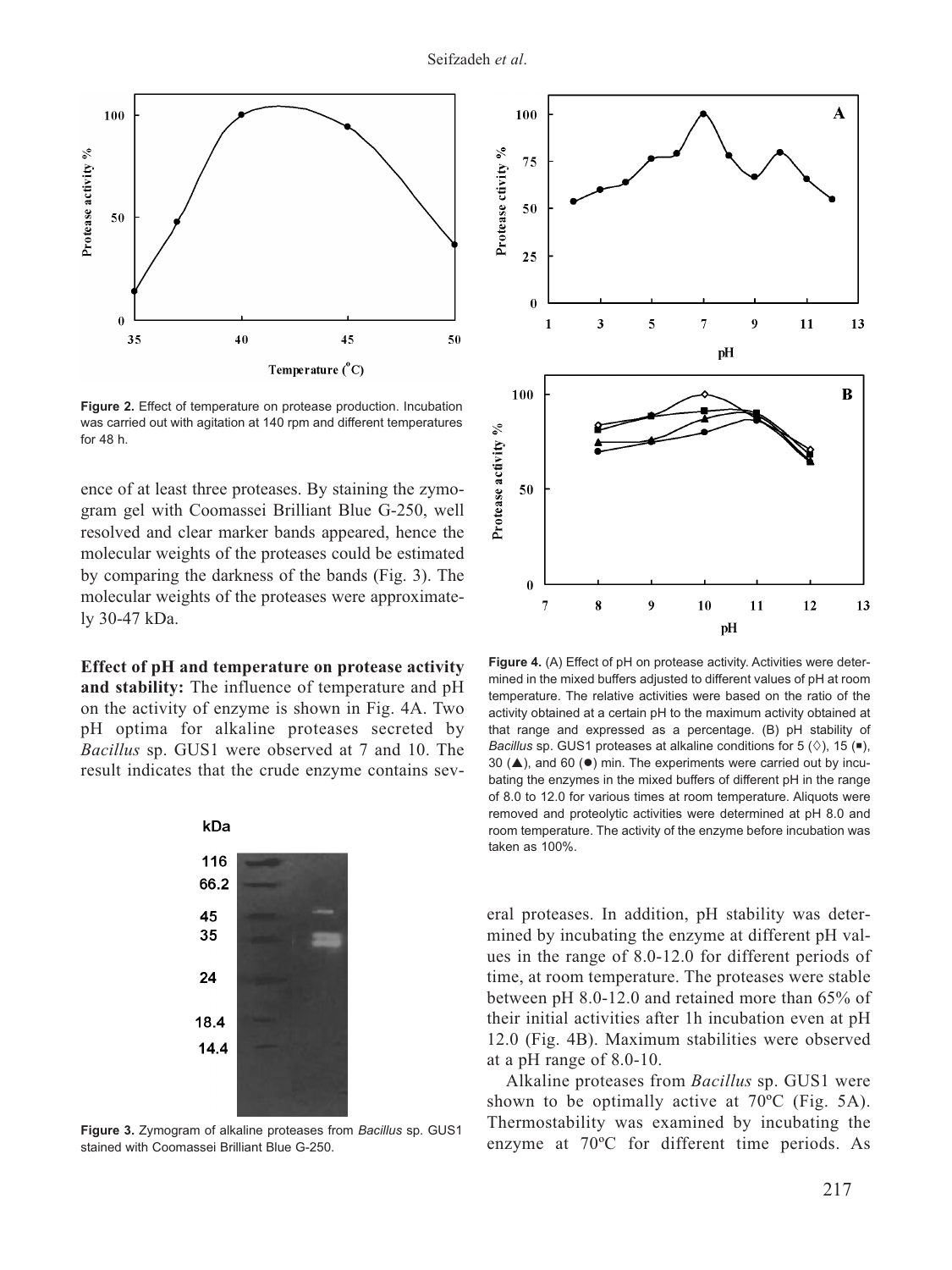

Figure 5. (A) Effect of temperature on protease activity. Activities were determined in 20 mM Tris-HCl buffer, pH 7.4 at different temperatures. The relative activities were based on the ratio of the activity obtained at a temperature to the maximum activity obtained at that range and expressed as a percentage. (B) Irreversible thermoinactivation of alkaline proteases from *Bacillus* sp. GUS1 at 70ºC. The enzyme samples were incubated at 70ºC, and at the different times; samples were removed and cooled on ice and activities determined in the usual manner. Activity of the same enzyme solution kept on ice was considered as a control (100%).

shown in Fig. 5B, after 60 min of incubation at 70ºC, the enzymes retained 100% of their original activities. However, some activation could be seen for alkaline proteases particularly after 30 min of incubation.

**Effect of inhibitors, sodium dodecyl sulfate and Ca2+:** The effects of different reagents at different concentrations on the activities of the proteolytic enzymes were studied (Table 1). Zymogram analysis was also used to confirm the effects of these reagents (Fig. 6).

**Table 1.** Effects of various inhibitors and metal ions on activity of *Bacillus* sp. GUS1 proteases. Ca2+ was added as a chloride salt and EDTA and iodoacetate were used as sodium salts.

| Chemical reagents (mM)            | Relative activity    |
|-----------------------------------|----------------------|
| $Ca2+$<br>1<br>5<br>10            | 1.0<br>1.0<br>1.0    |
| <b>SDS</b><br>1<br>5<br>10        | 0.90<br>0.90<br>0.76 |
| <b>EDTA</b><br>1<br>5<br>10       | 0.93<br>0.83<br>0.87 |
| <b>PMSF</b><br>1<br>5<br>10       | 1.0<br>0.20<br>0.20  |
| lodoacetate<br>1<br>5<br>10       | 0.82<br>0.88<br>0.72 |
| 2-mercaptoethanol<br>1<br>5<br>10 | 0.95<br>0.91<br>0.90 |



**Figure 6.** Zymogram of alkaline proteases from *Bacillus* sp. GUS1 stained with Coomassei Brilliant Blue R-250. lane 1, proteases in Tris buffer as a control; lane 2, in presence of  $Ca<sup>2+</sup>$ ; lane 3, in presence of PMSF; lane 4, in presence of EDTA and lane 5, in presence of 2-mercaptoethanol. For more details see Materials and Methods.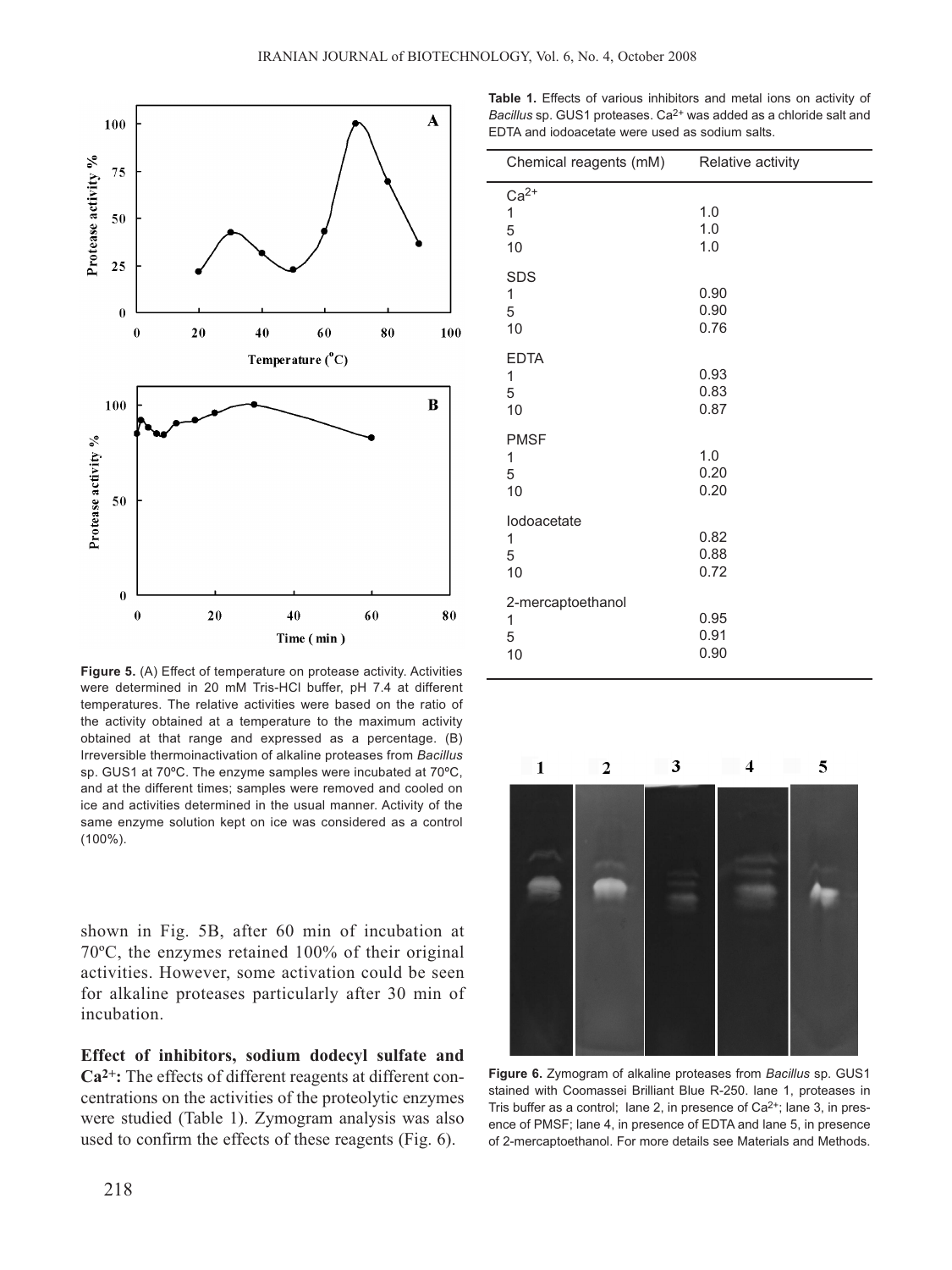## **DISCUSSION**

Protease production is an inherent property of all organisms and such enzymes are generally constitutive or partially inducible. Proteases are largely produced during the stationary phase and thus are generally regulated by carbon and nitrogen stress (Beg *et al*., 2002; Gupta *et al*., 2002b; Kalisz, 1988). Protease production is often related to the sporulation stage in many bacilli, such as *Bacillus subtilis* (O'Hara and Hageman, 1990) and *B. licheniformis* (Hanlon and Hodges, 1981).

In the present study, alkaline proteases were extracted from a locally isolated strain, *Bacillus* sp. GUS1. The molecular weights of the proteases were estimated to be between 30-47 kDa, based on the zymogram gel stained by Coomassei Brilliant Blue G-250.

The results of pH studies indicate a broad pH range (5.0-12.0) for these enzymes at room temperature (Fig. 4A). These results are in accordance with several earlier reports showing pH optima being close to pH 10.0 (Patel *et al.,* 2006; Genckal and Tari, 2006; Beg and Gupta, 2003; Banerjee *et al*., 1999). This range of optimum catalysis, however, is relatively wide as compared to most previous reports (Patel *et al*., 2006; Ghorbel *et al.,* 2003; Banerjee *et al*., 1999). Generally, commercial proteases from microorganisms have maximum activities in the alkaline pH range of 8.0- 12.0 (Ghorbel *et al*., 2003; Singh *et al*., 2001; Mehrotra *et al*., 1999). The proteases from *Bacillus* sp. GUS1 are very stable between pH 8.0-12.0. Maximum stabilities were observed at a pH range of 8.0-10. The alkaline protease from *Bacillus* sp. NCDC 180, *Bacillus* sp. JB-99 and *Bacillus* sp. SSR1 have also been reported to be stable at the above pH range (Johnvesly and Naik, 2001; Singh *et al*., 2001; Kumar *et al*., 1999). The results of this study differ from those of *Bacillus* sp. Ve1 and *Bacillus brevis* which exhibit a sharp decline in alkaline protease stability at pH 11.0 and 12.0, respectively (Patel *et al*., 2006; Banerjee *et al*., 1999).

Alkaline proteases from *Bacillus* sp. GUS1 were shown to be optimally active at 70ºC; similar to *Bacillus* thermophilic alkaline proteases reported earlier (Hawumba *et al*., 2002; Johnvesly and Naik, 2001; Hutadilok-Towatana *et al.,* 1999). The proteases from *Geobacillus* sp. PA-9, *B*. *mojavensis*, and *Bacillus* sp. SSR1 have been shown to exhibit a low optimum temperature of 65, 60, and 50ºC, respectively (Beg and Gupta, 2003; Hawumba *et al*., 2002; Singh *et al*., 2001). The higher optimum temperature of 70ºC has been reported for alkaline proteases belonging to *Bacillus stearothermophilus* F1 and *Bacillus* sp. JB-99 (Johnvesly and Naik, 2001; Rahman *et al*., 1994).

The alkaline proteases produced by the GUS1 strain are highly stable at 70ºC. After 60 min of incubation at 70ºC, the enzymes retained 100% of their original activities. Note that in the case of a thermophilic enzyme, activation is obtained, presumably owing to induction of flexibility in its relatively rigid structure (Khajeh *et al*., 2001; Sundaram *et al*., 1980). Such activation by incubating the enzyme at high temperatures has also been reported in a thermophilic alphaamylase (Laderman *et al*., 1993). The present results show that proteases are highly themostable and suggest that they have good thermal stability as compared to previous findings (Patel *et al*., 2006; Ghorbel *et al*., 2003; Banerjee *et al*., 1999; Gupta *et al*., 1999). All currently used detergent enzymes are alkaline and thermostable in nature and possess high pH optima. The most commercially available subtilisin-type proteases are also active at pHs and temperature ranging between 8.0-12.0 and 50-60ºC, respectively (Saeki Katsuhisa *et al*., 2007; Ghorbel *et al*., 2003; Gupta *et al*., 2002a; Singh *et al*., 2001; Anwar and Saleemuddin, 1998).

Among the few inhibitors tested on the proteases from *Bacillus* sp. GUS1, PMSF was the most potent, while enzymes retained approximately 90% and 80% of their activities in presence of 2-mercaptoethanol and iodoacetate, respectively. PMSF inhibited total protease activity by up to 80%. In this regard, PMSF causes Sulphonation of the serine residues residing in the active site of the protease and has been reported to result in the complete loss of enzyme activity (Beynon and Bond, 2001). Results suggest that most of the proteases produced by *Bacillus* sp. GUS1 are serine alkaline proteases. Total protease activity is retained by up to 90% in the presence of 1mM EDTA and more than 80% in the presence of 5 and 10 mM of the chelator. On the other hand, addition of  $Ca^{2+}$  dose not influence the enzyme activity. These results suggest that the enzymes are not metalloproteases and are Ca2+-independent. The resistance of the enzymes in the presence of EDTA and not requiring  $Ca^{2+}$  ions are advantages to be used as additives in the detergent industry. It is known that detergents containing high amounts of chelating agents function as water softeners and assist stain removal (Walsh, 2002). SDS also marginally influenced protease activity. The proteases from *Bacillus* sp. GUS1 retained 90% of their activities in 5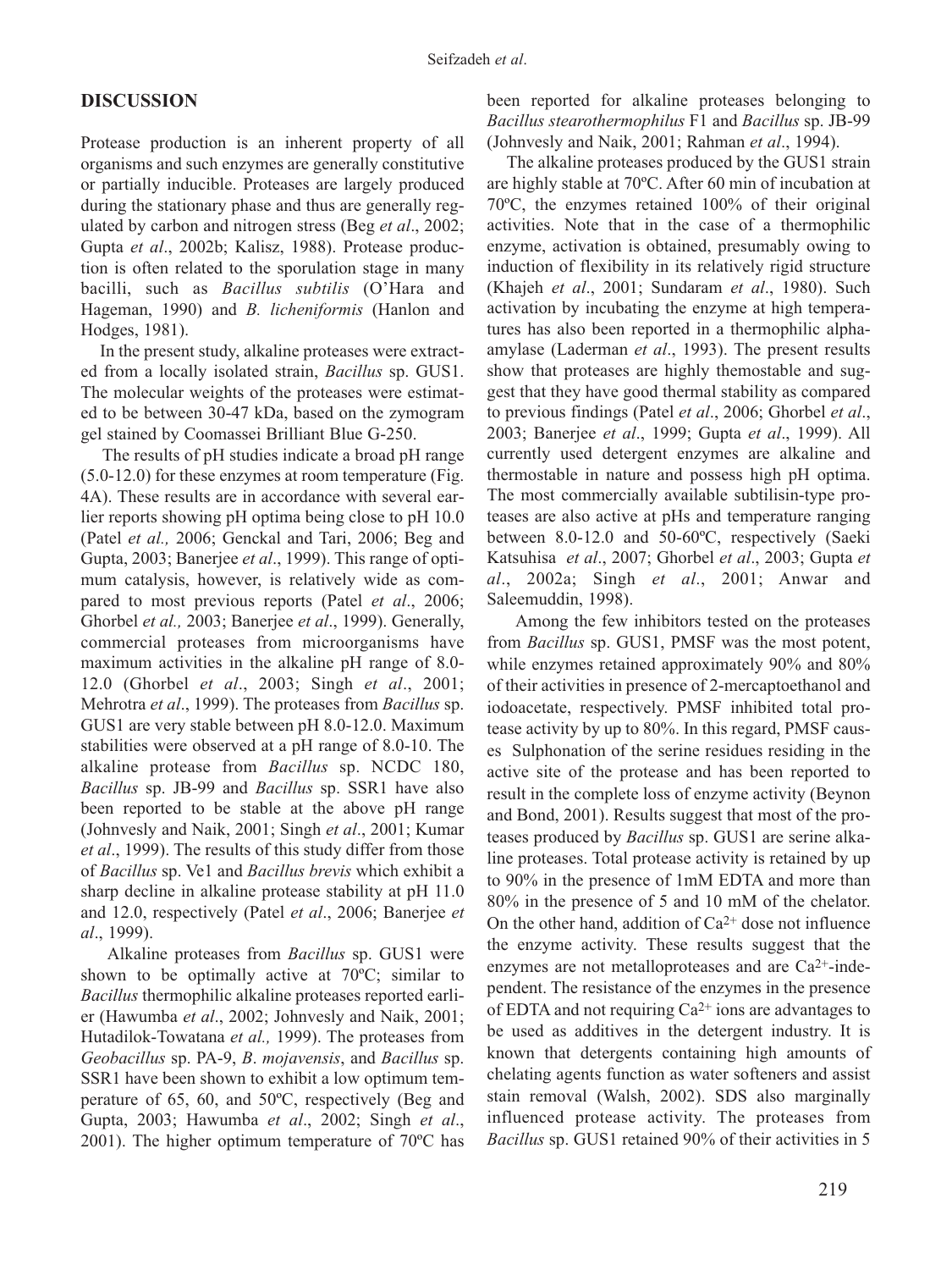mM SDS. Therefore these alkaline proteases are stable against SDS. In the detergent industry, several chemical detergents are used to formulate industrial products, and hence detergent-stable enzymes are suitable for such an industry (Walsh, 2002). The stability toward SDS is important because SDS-stable alkaline proteases from wild-type microorganisms are not generally known except for few reports from *Bacillus mojavensis*, *Bacillus* sp. RGR-14, and *Bacillus* sp. KSM-KP 43 (Beg and Gupta, 2003; Saeki *et al*., 2002; Oberoi *et al*., 2001). The results obtained from the above mentioned experiments in the presence of different reagents are supported by zymogram analysis (Fig. 5). It is also worth mentioning that in most cases of protease application in industry, the enzyme can be used in a crude or partially purified form (Walsh, 2002).

In Conclusion, alkaline proteases isolated from *Bacillus* sp. GUS1 are thermostable serine proteases. They are stable at alkaline pH and at high temperature. These enzymes are stable against ionic surfactants such as SDS. One of the most important features of the proteases from *Bacillus* sp. GUS1 are their retained activities in presence of EDTA as well as no requirement for  $Ca^{2+}$  ions. It is also very important to obtain enzymes with high stabilities and activities under alkaline pH and high temperature. Further experiments purified proteases, including molecular genetic analysis are required to understand the mechanism(s) by which the enzymes resist SDS and EDTA effects.

#### **Acknowledgments**

The authors express their gratitude to the Research Council of the University of Guilan and the Ministry of Science, Research and Technology for financial support during the course of this project.

#### **References**

- Anwar A, Saleemuddin M (1998). Alkaline proteases: A review. *Bioresour Technol*. 64: 175-183.
- Banerjee UC, Sani RK, Azmi W, Soni R (1999). Thermostable alkaline protease from *Bacillus brevis* and its characterization as a laundry detergent additive. *Process Biochem*. 35: 213- 219.
- Beg QK, Gupta R (2003). Purification and characterization of an oxidation-stable, thiol-dependent Serine alkaline protease from *Bacillus mojavensis*. *Enzyme Microb Technol*. 32: 294- 304.
- Beg QK, Saxena RK, Gupta R (2002). De-repression and subse-

quent induction of protease synthesis by *Bacillus mojavensis* under fed-batch operations. *Process Biochem*. 37: 1103-1109.

- Beynon R, Bond JB (2001). *Proteolytic Enzymes*, A Practical Approach, IRL Press, New York. PP: 113.
- Desantis TZ, Dubosarkiy I, Murray SR, Andersen GL (2003). Comprehensive aligned sequence construction for automated design of effective probes using 16S rDNA. *Bioinformatics* 19: 1461-1468.
- Genckal H, Tari C (2006). Alkaline protease production from alkalophilic *Bacillus* sp. Isolated from natural habitats. *Enzyme Microb Technol*. 39: 703-710.
- Ghorbel B, Sellami-Kamoun A, Nasri M (2003). Stability studies of protease from *Bacillus cereus* BG1. *Enzyme Microb Technol*. 32: 513-518.
- Goto K, Omura T, Hara Y, Sadaie Y (2000). Application of the partial 16S rDNA sequence as an index for the rapid identification of species in the genus *Bacillus*. *J Gen Appl Microbiol*. 46: 1-8.
- Gupta R, Gupta K, Saxena RK, Khan S (1999). Bleach-stable, alkaline protease from *Bacillus* sp. *Biotechnol Lett*. 21: 135- 138.
- Gupta R, Beg QK, Lorenz P (2002). Bacterial alkaline proteases: molecular approaches and industrial applications. *Appl Microbiol Biotechnol*. 59: 15-32.
- Gupta R, Beg QK, Khan S, Chauhan B (2002). An overview on fermentation, downstream processing and properties of microbial alkaline proteases. *Appl Microbiol Biotechnol*. 60: 381-395.
- Hanlon GW, Hodges NA (1981). Bacitracin and protease production in relation to sporulation during exponential growth of *Bacillus licheniformis* on poorly utilized carbon and nitrogen sources. *J Bacteriol*. 147: 427-431.
- Hawumba JF, Theron J, Brozel VS (2002). Thermophilic proteaseproducing *Geobacillus* from Buranga hot springs in Western Uganda. *Curr Microbiol*. 45: 144-150.
- Hutadilok-Towatana N, Painupong A, Suntinanalert P (1999). Purification and Characterization of an Extracellular Protease from Alkaliphilic and Thermophilic *Bacillus* sp. PS719. *J Biosci Bioeng*. 87: 581-587.
- Johnvesly B, Naik GR (2001). Studies on production of thermostable alkaline protease from thermophilic and alkaliphilic *Bacillus* sp. JB-99 in a chemically defined medium. *Process Biochem*. 37: 139-144.
- Kalisz MH (1988). Microbial proteinases. *Adv Biochem Eng Biotechnol*. 36: 17-55.
- Kembhavi AA, Kulkami A (1993). Salt tolerant and thermostable alkaline protease from *Bacillus subtilis* NCIM No. 64. *Appl Biochem Biotechnol*. 38: 83-92.
- Khajeh K, Khezre-Barati S, Nemat-Gorgani M (2001). Proteolysis of mesophilic and thermophilic α-amylase. *Appl Biochem Biotechnol*. 94: 97-109.
- Kumar CG, Takagi H (1999). Microbial alkaline proteases: from a